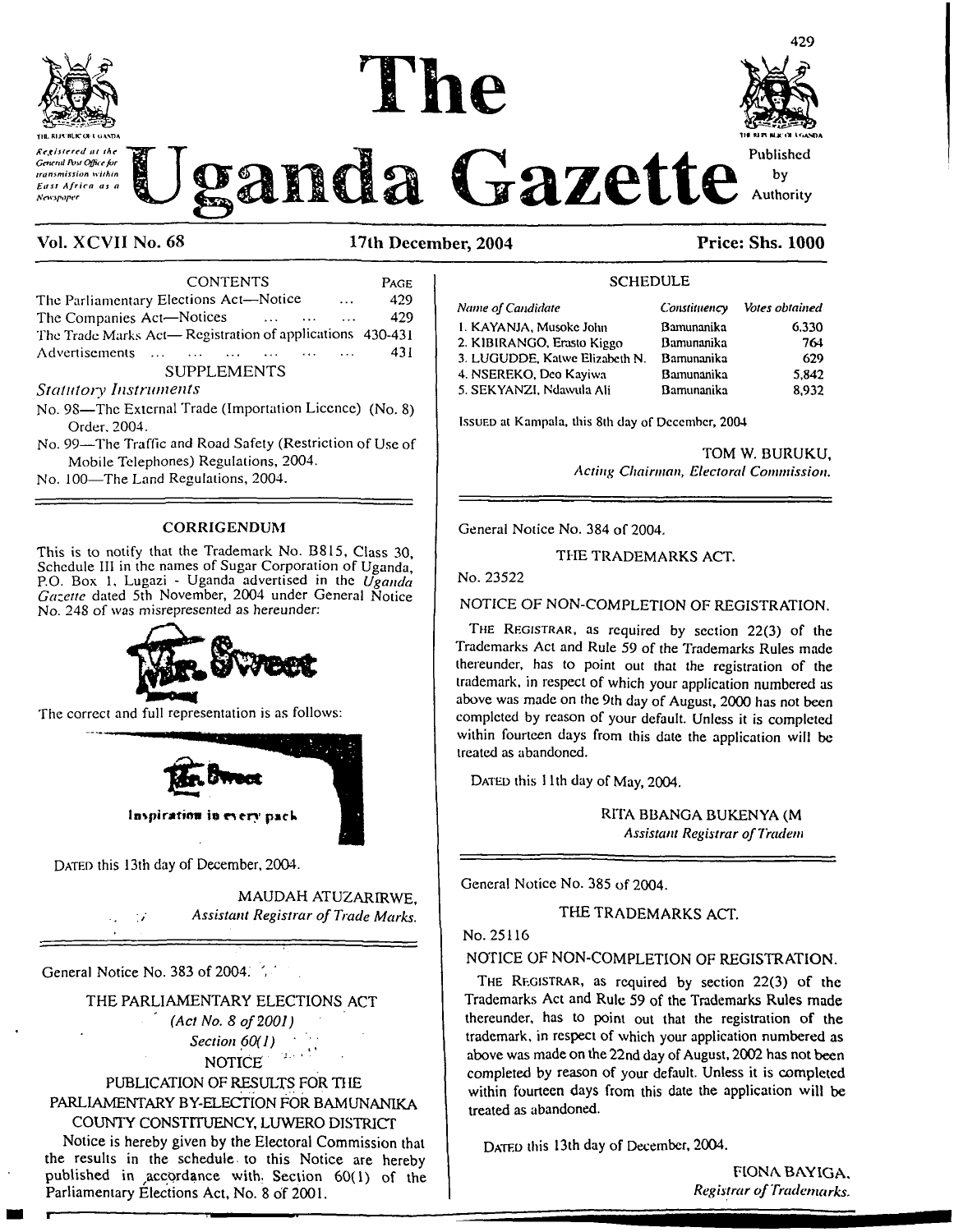**General Notice No. 386 of 2004.**

#### **THE TRADE MARKS ACT. (Cap. 83). NOTICE.**

Notice is hereby given **that any person who has grounds to oppose the registration of any of the marks advertised herein may within sixty days from the date of this** *Gazette,* **lodge a Notice of opposition on Trade Mark Form No. 6 together with a fee of Shs. 4000 in case of National applicants or US\$ 250 in case of Foreign applicants. The period of lodging Notice of opposition may be extended in suitable cases by the Registrar as he thinks fit upon such terms as he may direct. Formal opposition should not be lodged until after reasonable notice has been given by letter to the applicant so that he may have an opportunity to withdraw his application before the expense of opposition proceedings is incurred. Failure to give such notice will be taken into account in considering any application by the opponent for an order for costs if the opposition is uncontested by the applicant. Representations ofthe marks herein advertised can be inspected at the office of the Registrar of Trade Marks, Crane Chambers, RO. Box 6848, Kampala.**

**(21)** Application No. **26609** in Part **"A". (52) Class 10.**



- **(53) (59)**
- **(64)** *Association***—To be associated with T.M. No. 7966, 12358 and 17835.**
- **(57)** *Nature ofgoods—* **Apparatus and instruments for medical, surgical, dental and veterinary purposes and accessories thereof in the form of dispensers and disposable articles; implants; apparatus and instruments for medical and veterinary research and accessories thereof; kits, mainly consisting of medical and veterinary apparatus and instruments, in vitro diagnostic agents, reagents and control and calibration solutions, as well as accessories thereof in the form of dispensers and disposable articles.**
- **(73)** *Name ofapplicant—* **F. Hoffmann-la Roche Ag.**
- **(77)** *Address—* **Grensacherstrasse 124, 4002, Basel, Switzerland.**
- **(74) C/o M/s. Hunter & Greig Advocates, RO. Box 7026, Kampala.**
- **(22)** *Date offiling application—* **28th April, 2004.**





- $(53)$  $(59)$
- **(64)** *Association***—To be associated with T.M. Nos. 7879 and 17836.**
- **(57)** *Nature ofgoods***—Chemical, biochemical and biological products used in industry, science, photography, agriculture, forestry and for research; chemical substances for preserving feed - and foodstuffs; in vitro diagnostic agents and reagents for use in industry, science, agriculture, horticulture and forestry; control solutions for accuracy control of test results; control solutions for the calibration and function control of apparatus.**

**(73)** *Name ofapplicant***— F. Hoffmann-la Roche Ag.**

- **(77)** *Address—* **Grensacherstrasse 124, 4002, Basel. Switzerland.**
- **(74) C/o M/s. Hunter & Greig Advocates, P.O. Box 7026, Kampala.**
- **(22)** *Dale offiling application—* **28th April, 2004.**

**(21)** Application No. **26611** in Part **"A".**

**(52) Class 9.**



**(64)** *Association—***To be associated with T.M. No. 11689.**

- **(57)** *Nature of goods—* **Scientific apparatus and instruments; laboratory apparatus used in industry, science, agriculture; horticulture and forestry as well as accessories thereof in the form of dispensers and disposable articles; kits, mainly consisting oflaboratory instruments, reagents, contro - and calibration solutions; optical, measuring, checking (supervision) and lifesaving apparatus and instruments; apparatus and instruments for conducting, switching, transforming, accumulating, regulating and controlling electricity; data processing equipment and computers as well as accessories thereof; computer software; computer programs for error diagnosis, error recovery, remote control, registration and administration of medical, veterinary and scientific apparatus and instruments; electronic publications; recordings on videotape and**  $\theta$  **electromagnetic cinematographic in the field of medical education.**
- **(73)** *Name ofapplicant***— F. Hoffmann-la Roche Ag.**
- **(77)** *Address—* **Grensacherstrasse 124, 4002, Basel, Switzerland.**
- **(74) C/o M/s. Hunter & Greig Advocates, P.O. Box 7026, Kampala.**
- **(22)** *Date offiling application—* **28th April, 2004.**

(21) **APPLICATION NO.** 
$$
26612
$$
 in Part "A".

**(52) Class 16. (54)**

$$
\overbrace{\text{Roche}}^{\scriptscriptstyle{(54)}}
$$

**(53)**

 $(53)$ 

- 
- **(64)** *Association—***To be associated with T.M. No. 11690.**
- **(57)** *Nature of goods—* **Printed matters; teaching and instructional material for research and in the field of scientific, medical, veterinary and technical laboratory matters; data files.**
- **(73)** *Name ofapplicant***— F. Hoffmann-la Roche Ag.**
- **(77)** *Address-***—Grensacherstrasse 124, 4002, Basel, Switzerland.**
- **(74) C/o M/s. Hunter & Greig Advocates, P.O. Box 7026, Kampala.**
- **(22)** *Date offiling application—* **28th April, 2004.**
- **(21)** Application No. **26957** in Part **"A".**

**(52) Class 5.**

**(54) A M B L I S S**